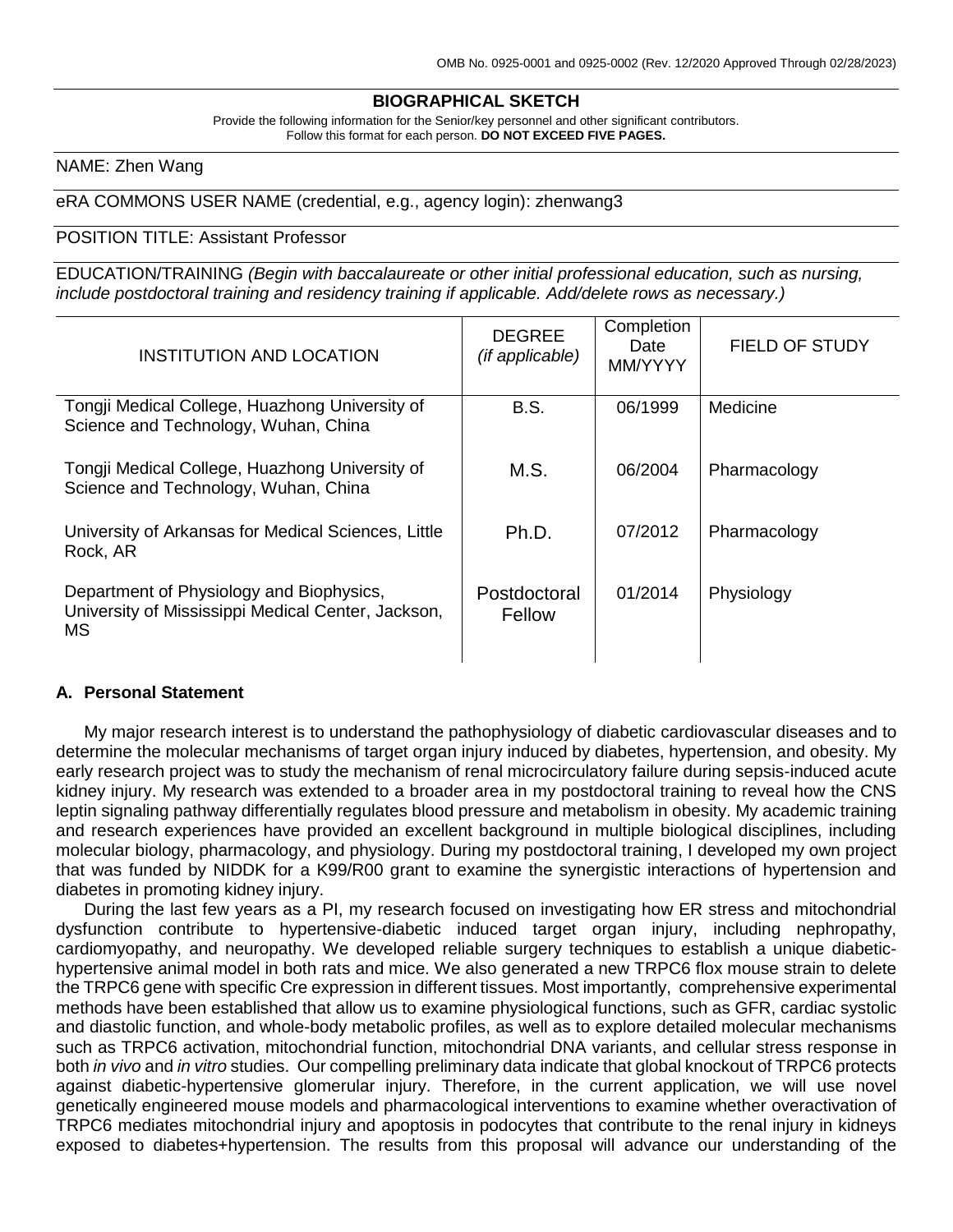pathogenesis of diabetic nephropathy, and may provide a new therapeutic target to prevent/halt progressive CKD.

# **Ongoing and recently completed projects:**

| P20GM10435 (COBRE pilot grant)                                                                   | John Hall (PI) | 07/01/2019              |  |  |  |  |  |
|--------------------------------------------------------------------------------------------------|----------------|-------------------------|--|--|--|--|--|
| Title: Role of TRPC6 channels in mediating cardiac injury in hypertension combined with diabetes |                |                         |  |  |  |  |  |
|                                                                                                  |                |                         |  |  |  |  |  |
| 4R00DK113280-02                                                                                  | Zhen Wang (PI) | 08/01/2018 - 07/31/2022 |  |  |  |  |  |
| Title: Synergistic interactions of hypertension and diabetes in promoting kidney injury.         |                |                         |  |  |  |  |  |
|                                                                                                  |                |                         |  |  |  |  |  |
| K99DK113280-01                                                                                   | Zhen Wang (PI) | 05/15/2017 - 05/14/2018 |  |  |  |  |  |
| Title: Synergistic interactions of hypertension and diabetes in promoting kidney injury.         |                |                         |  |  |  |  |  |

# **B. Positions, Scientific Appointments, and Honors**

## **Positions and Employment**

| <b>ACTIVITY/</b><br><b>OCCUPATION</b> | <b>START</b><br><b>DATE</b><br>MM/YYYY | <b>END</b><br><b>DATE</b><br><b>MM/YYYY</b> | <b>FIELD</b>                | <b>INSTITUTION</b><br><b>COMPANY</b>                                                                           |
|---------------------------------------|----------------------------------------|---------------------------------------------|-----------------------------|----------------------------------------------------------------------------------------------------------------|
| Medical<br>Technologist               | 06/1999                                | 03/2001                                     | Pathology                   | Landing Early Cancer Diagnosis Center                                                                          |
| <b>Research Assistant</b>             | 6/2005                                 | 6/2007                                      | Molecular<br><b>Biology</b> | Cardiology Division,<br>Department of Internal Medicine, University of<br><b>Arkansas for Medical Sciences</b> |
| Instructor                            | 01/2014                                | 07/2018                                     | Physiology                  | Department of Physiology and Biophysics,<br>University of Mississippi Medical Center,                          |
| <b>Assistant Professor</b>            | 08/2018                                | <b>Present</b>                              | Physiology                  | Department of Physiology and Biophysics,<br>University of Mississippi Medical Center,                          |

## **Other Experiences and Professional Memberships**

- 2008-2012 American Society for Pharmacology and Experimental Therapeutics
- 2012- American Heart Association
- 2012- American Physiological Society

## **Academic and Professional Honors**

- 2014 Showcase presentation in the KCVD Young Investigator Symposium, ASN, Kidney Week, 2014
- 2015 APS Caroline tum Suden/Francis A. Hellebrandt Professional Opportunity Award, Experimental Biology, 2015
- 2017 Trustmark Postdoctoral Publication Award, School of Graduate Studies in the Hearth Sciences

## **C. Contributions to Science**

1. Early career: My graduate research was focused on understanding the biochemical and physiological mechanisms triggered by sepsis that lead to cellular injury and organ failure in animal models of sepsisinduced acute kidney injury. I found that the development of oxidative stress in the peritubular capillary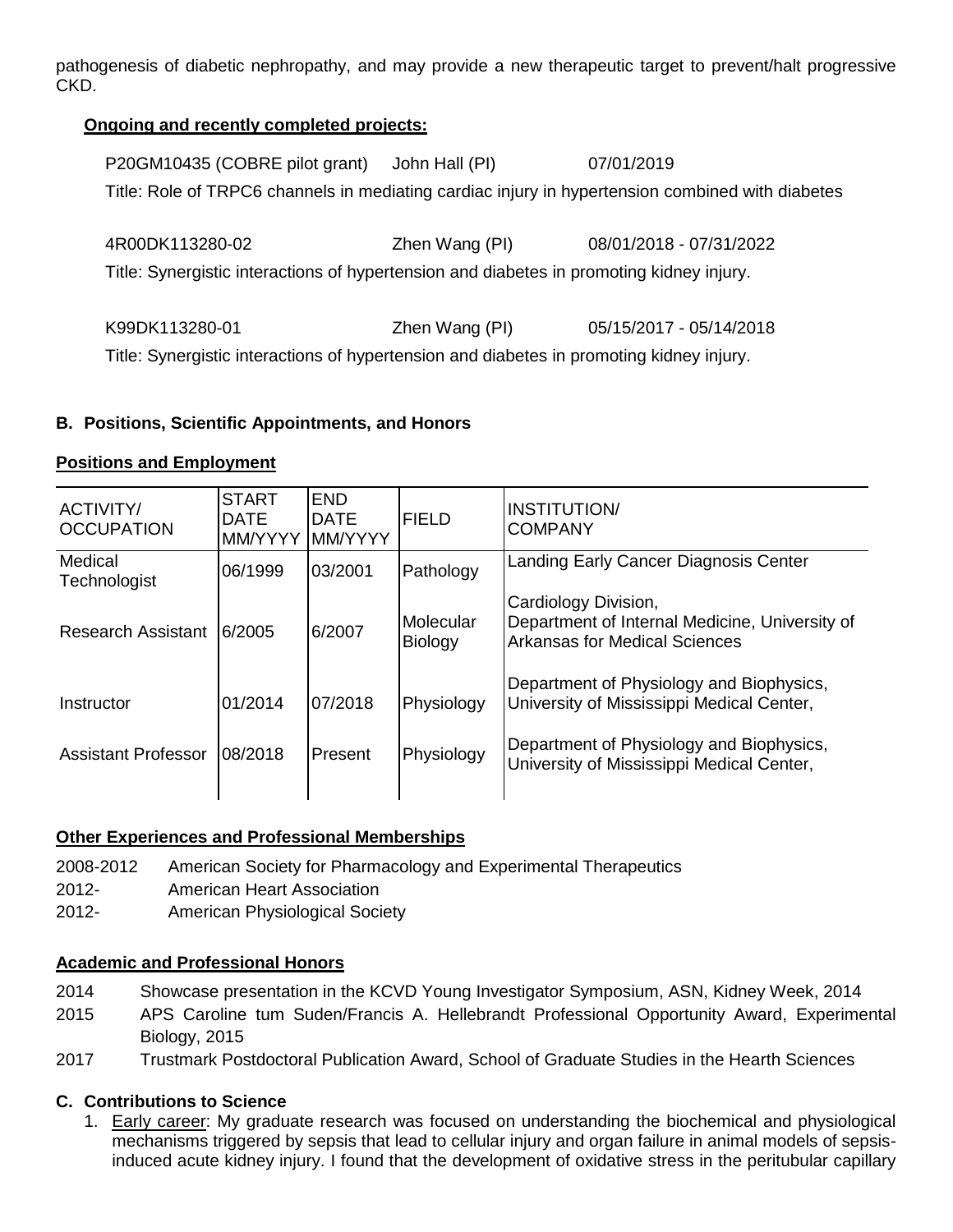microenvironment mediates sepsis-induced renal microcirculatory failure and acute kidney injury. I also reported new therapeutic approaches to prevent sepsis-induced renal injury by targeting Sphingosine-1- Phosphate receptor 1 and mitochondrial-generated ROS production. During my Ph.D. studies, I developed a new technique with intravital video microscopy to assess mitochondrial oxidant production and measure peritubular capillary perfusion *in vivo.* I also learned techniques for measuring renal blood flow, glomerular filtration rate in the mouse, and immunohistochemistry/immunofluorescence techniques.

- 1. **Zhen Wang**, Christan Herzog, Gur P. Kaushal, Neriman Gokden, Philip R. Mayeux. Actinonin, a meprin A inhibitor, protects the renal microcirculation during sepsis. *Shock.* 2011 Feb;35(2):141-147.
- 2. Joseph H. Holthoff, **Zhen Wang**, Kathryn A. Seely, Neriman Gokden, Philip R. Mayeux. Resveratrol improves renal microcirculation, protects the tubular epithelium and prolongs survival in a mouse model of sepsis-induced acute kidney injury. *Kidney Int*. 2012 Feb;81(4):370-378.
- 3. **Zhen Wang**, Joseph H. Holthoff, Kathryn A. Seely, Horace J. Spencer, III, Neriman Gokden, Philip R. Mayeux. Development of oxidative stress in the peritubular capillary microenvironment mediates sepsis-induced renal microcirculatory failure and acute kidney injury. *Am J Pathol.* 2012 Feb;180(2):505-516.
- 4. **Zhen Wang**, Clark R. Sims, Naeem K. Patil, Neriman Gokden and Philip R. Mayeux. Pharmacological Targeting of Sphingosine-1-Phosphate Receptor 1 Improves the Renal Microcirculation During Sepsis in the Mouse. *J Pharmacol Exp Ther.* 2015 January:352:61–66.
- 2. Postdoctoral/ Instructor Training: During my postdoctoral period, my project was to examine the role of negative regulators of leptin signaling (SOCS3) in modulating leptin's metabolic and cardiovascular functions in POMC neurons. I found that selective deletion of SOCS3 in POMC neurons amplifies the blood pressue response to a high-fat diet and acute stress but has minimal effects on metabolic functions. From this project, I gained more experience in animal surgical procedures and measuring cardiac-renal function.
	- 1. Nicola Aberdein, Robert J Dambrino, Jussara M. do Carmo, **Zhen Wang**, Laura E Mitchell, Heather A Drummond, and John E. Hall. Role of PTP1B in POMC neurons during chronic high-fat diet: sex differences in regulation of liver lipids and glucose tolerance. *Am J Physiol-Regulatory, Integrative and Comparative Physiology*. 2018; Mar 1;314(3):R478-R488
	- 2. Jussara M. do Carmo, Alexandre A. da Silva, John Nathan Freeman, **Zhen Wang**, Sydney P. Moak, Michael W. Hankins, Heather A. Drummond, John E. Hall. Neuronal SOCS3 (Suppressor of Cytokine Signaling 3) Role in Modulating Chronic Metabolic and Cardiovascular Effects of Leptin. *Hypertension*. 2018; 71:00-00
	- 3. **Zhen Wang**, Jussara M. do Carmo, Alexandre A. da Silva, Kandice C. Bailey, Nicola Aberdein, Sydney P. Moak, and John E. Hall. Role of SOCS3 in POMC Neurons in Metabolic and Cardiovascular Regulation. *Am J Physiol-Regulatory, Integrative and Comparative Physiology.* 2019; 316: R338– R351.
- 3. Junior faculty: My current research projects focused on investigating the molecular mechanisms of hypertensive-diabetic induced target organ injury. I found that hypertension interacts synergistically with diabetes to promote renal injury by initiating a positive feedback loop including mitochondrial dysfunction, ER stress, and oxidative stress. I also found that deletion of TRPC6 markedly attenuated renal dysfunction and reduced apoptotic cell injury in glomeruli exposed to hyperglycemia and high blood pressure. I am now extending my research to a more broad area to investigate the role of TRPC6 channels in mediating metabolic abnormality in multiple organs, including kidney, heart, and brain, in diabetes, hypertension and obesity.
	- 1. **Zhen Wang**, Jussara M. do Carmo, Nicola Aberdein, Xinchun Zhou, Jan M. Williams, Alexandre A. da Silva, John E. Hall. Synergistic Interaction of Hypertension and Diabetes in Promoting Kidney Injury and the Role of Endoplasmic Reticulum Stress. *Hypertension.* 2017; May;69(5):879-891.
	- 2. John Hall, Jussara do Carmo, Alexandre da Silva, **Zhen Wang**, and Michael Hall. Obesity, kidney dysfunction and hypertension: mechanistic links. *Nature Reviews Nephrology.* 2019; 15(6):367-385.
	- 3. **Zhen Wang**, Jussara M. do Carmo, Alexandre A. da Silva, Yiling Fu and John E. Hall. Mechanisms of synergistic interactions of diabetes and hypertension in chronic kidney disease: role of mitochondrial dysfunction and ER stress. *Current Hypertension Reports.* 2020*.* Feb 3;22(2):15.